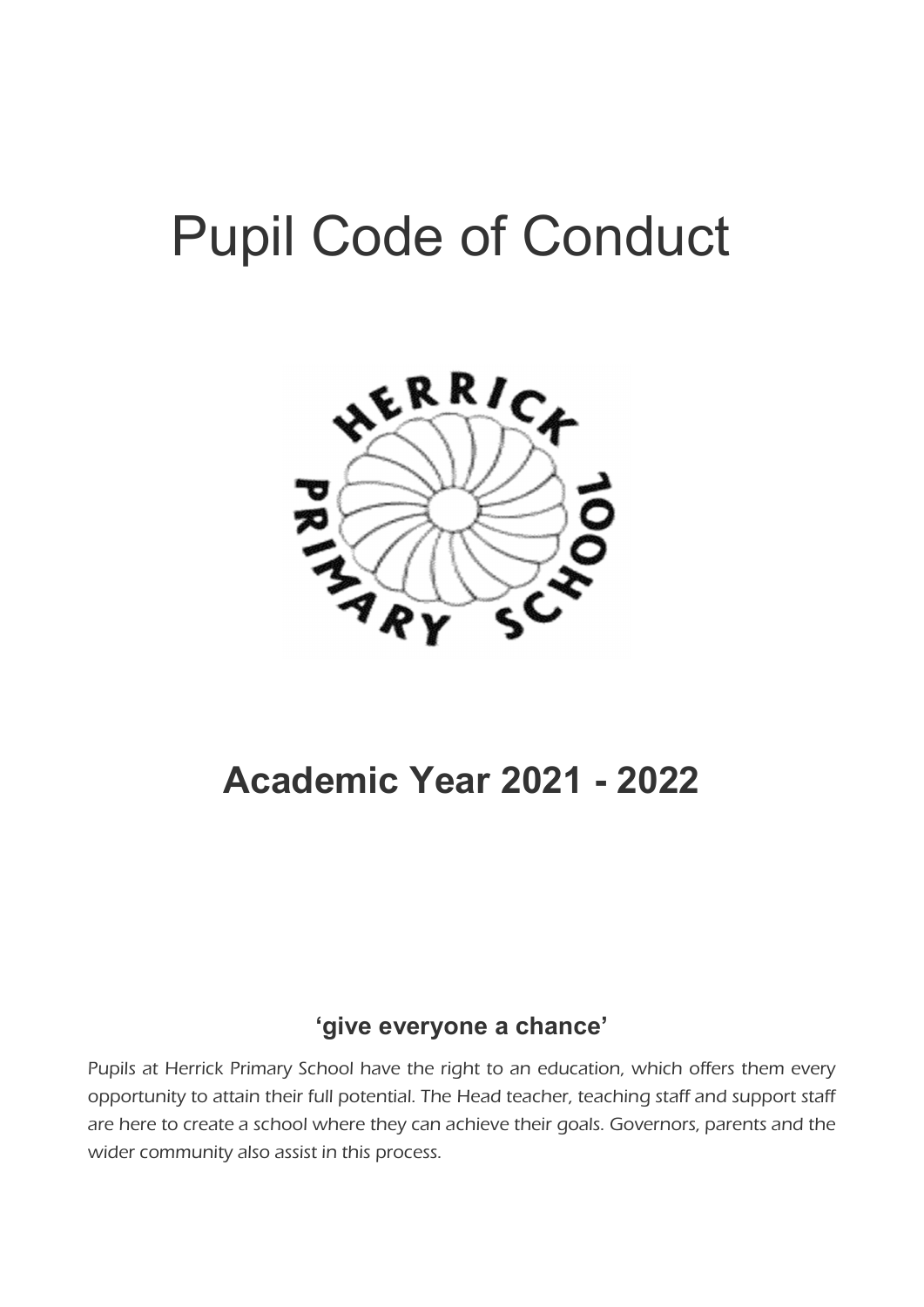#### The Golden rules of our code of conduct are:

- Respect self, fellow pupils, teachers and other adults
- Respect their own and other people's property
- Be courteous, well-mannered and well-behaved
- Be honest, trusting and hard-working
- Take responsibility for words and actions
- Be friendly and co-operative
- Show tolerance towards others

In order for the above to be achieved it is essential that every member of the school community acknowledges and reflects the values promoted by the school:

#### The Principles in Action

These values and principles underpin our school ethos and are seen to be met when pupils observe the following -

#### I will:

- come to school on time
- be prepared, by doing my homework and bringing all the books and items I need for work and play
- do my work to the best of my ability
- work with others in my group
- follow instructions given by an adult
- not use a loud voice indoors
- take care of my books and school equipment
- help to look after the school buildings and grounds
- not take other people's belongings
- not fight, bully or argue with others

#### I know that the following behaviour is unacceptable:

- being disruptive in class or when lining up or in the corridor
- using bad language/swearing
- bullying, threatening behaviour
- physical violence